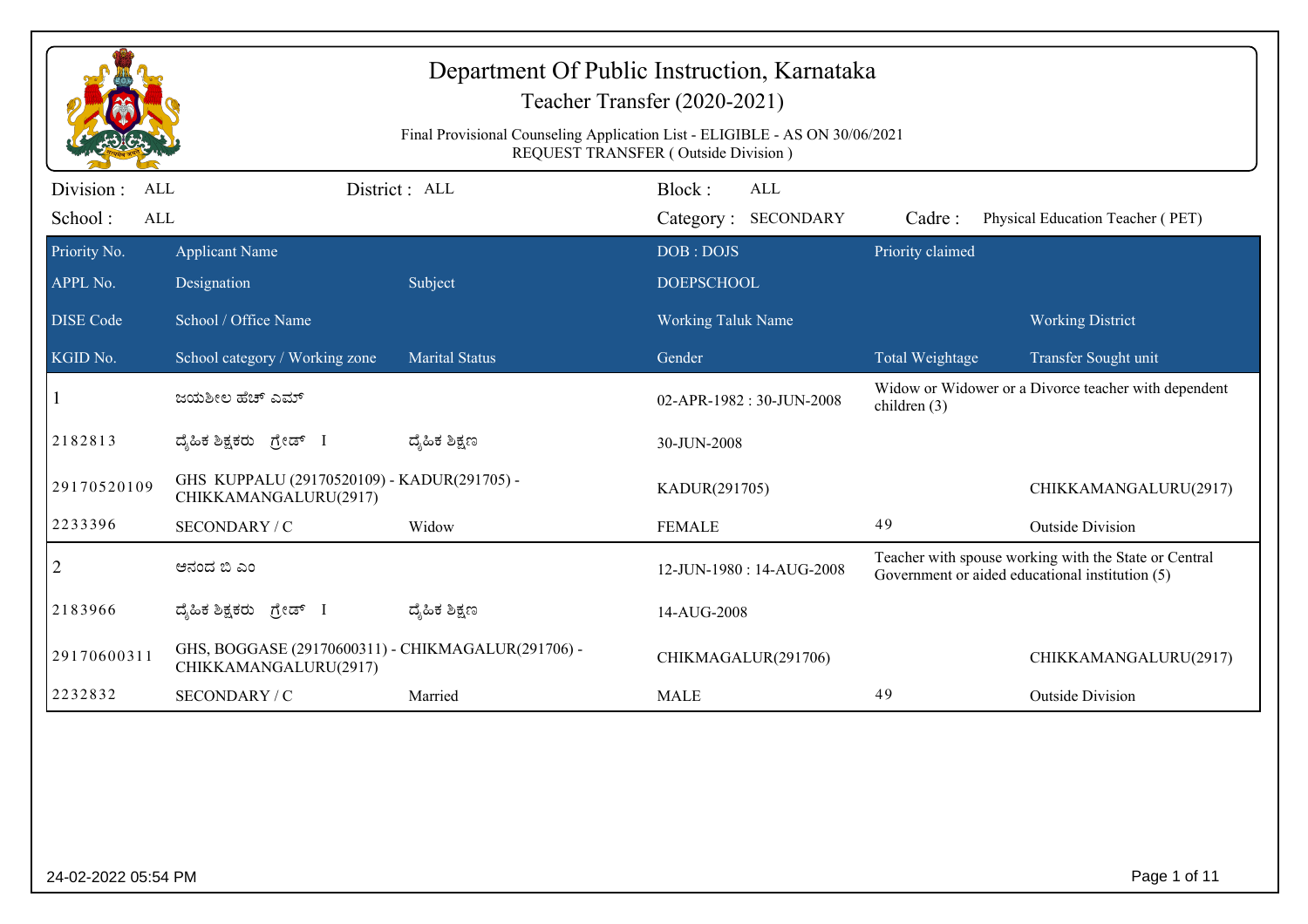| Final Provisional Counseling Application List - ELIGIBLE - AS ON 30/06/2021<br>REQUEST TRANSFER (Outside Division)<br>District: ALL<br>Block:<br><b>ALL</b><br>Division :<br><b>ALL</b><br>School:<br>ALL<br>Category: SECONDARY<br>Cadre:<br>Priority claimed<br>Priority No.<br><b>Applicant Name</b><br>DOB: DOJS<br>APPL No.<br>Subject<br><b>DOEPSCHOOL</b><br>Designation<br>School / Office Name<br><b>DISE</b> Code<br><b>Working Taluk Name</b><br>KGID No.<br>School category / Working zone<br><b>Marital Status</b><br>Gender<br>Total Weightage<br>3<br>ಮಲ್ಲಿಗಿನಾಥ ಮಂದೇವಾಲಿ<br>20-JUL-1987: 01-JUN-2013<br>Government or aided educational institution (5)<br>2176001<br>ದ್ಶೆಹಿಕ ಶಿಕ್ಷಣ<br>ದ್ಯಹಿಕ ಶಿಕ್ಷಕರು ಗ್ರೇಡ್ I<br>$01$ -JUN-2013<br>GUHS RMSA SHIRALAKOPPA (29150425601) - SHIKARIPUR(291504)<br>29150425601<br>SHIKARIPUR(291504)<br>- SHIVAMOGGA(2915)<br>2569692<br>13<br><b>SECONDARY / A</b><br><b>MALE</b><br>Married |  | Department Of Public Instruction, Karnataka | Teacher Transfer (2020-2021) |  |                                                       |
|-----------------------------------------------------------------------------------------------------------------------------------------------------------------------------------------------------------------------------------------------------------------------------------------------------------------------------------------------------------------------------------------------------------------------------------------------------------------------------------------------------------------------------------------------------------------------------------------------------------------------------------------------------------------------------------------------------------------------------------------------------------------------------------------------------------------------------------------------------------------------------------------------------------------------------------------------|--|---------------------------------------------|------------------------------|--|-------------------------------------------------------|
|                                                                                                                                                                                                                                                                                                                                                                                                                                                                                                                                                                                                                                                                                                                                                                                                                                                                                                                                               |  |                                             |                              |  |                                                       |
|                                                                                                                                                                                                                                                                                                                                                                                                                                                                                                                                                                                                                                                                                                                                                                                                                                                                                                                                               |  |                                             |                              |  | Physical Education Teacher (PET)                      |
|                                                                                                                                                                                                                                                                                                                                                                                                                                                                                                                                                                                                                                                                                                                                                                                                                                                                                                                                               |  |                                             |                              |  |                                                       |
|                                                                                                                                                                                                                                                                                                                                                                                                                                                                                                                                                                                                                                                                                                                                                                                                                                                                                                                                               |  |                                             |                              |  |                                                       |
|                                                                                                                                                                                                                                                                                                                                                                                                                                                                                                                                                                                                                                                                                                                                                                                                                                                                                                                                               |  |                                             |                              |  | <b>Working District</b>                               |
|                                                                                                                                                                                                                                                                                                                                                                                                                                                                                                                                                                                                                                                                                                                                                                                                                                                                                                                                               |  |                                             |                              |  | Transfer Sought unit                                  |
|                                                                                                                                                                                                                                                                                                                                                                                                                                                                                                                                                                                                                                                                                                                                                                                                                                                                                                                                               |  |                                             |                              |  | Teacher with spouse working with the State or Central |
|                                                                                                                                                                                                                                                                                                                                                                                                                                                                                                                                                                                                                                                                                                                                                                                                                                                                                                                                               |  |                                             |                              |  |                                                       |
|                                                                                                                                                                                                                                                                                                                                                                                                                                                                                                                                                                                                                                                                                                                                                                                                                                                                                                                                               |  |                                             |                              |  | SHIVAMOGGA(2915)                                      |
|                                                                                                                                                                                                                                                                                                                                                                                                                                                                                                                                                                                                                                                                                                                                                                                                                                                                                                                                               |  |                                             |                              |  | <b>Outside Division</b>                               |
| 4<br>ಸಿದ್ದಪ್ಪ ನಾಗಪ್ಪ ವಾಲಿಕಾರ<br>31-JUL-1990: 17-JUL-2017<br>Government or aided educational institution (5)                                                                                                                                                                                                                                                                                                                                                                                                                                                                                                                                                                                                                                                                                                                                                                                                                                   |  |                                             |                              |  | Teacher with spouse working with the State or Central |
| ದ್ಶೆಹಿಕ ಶಿಕ್ಷಣ<br>2179260<br>ದ್ಯಹಿಕ ಶಿಕ್ಷಕರು ಗ್ರೇಡ್ I<br>17-JUL-2017                                                                                                                                                                                                                                                                                                                                                                                                                                                                                                                                                                                                                                                                                                                                                                                                                                                                          |  |                                             |                              |  |                                                       |
| GHS MUGALUR (29180716305) - TURUVEKERE(291807) -<br>29180716305<br>TURUVEKERE(291807)<br>TUMAKURU(2918)                                                                                                                                                                                                                                                                                                                                                                                                                                                                                                                                                                                                                                                                                                                                                                                                                                       |  |                                             |                              |  | TUMAKURU(2918)                                        |
| 13<br>2709830<br>SECONDARY / C<br>Married<br><b>MALE</b>                                                                                                                                                                                                                                                                                                                                                                                                                                                                                                                                                                                                                                                                                                                                                                                                                                                                                      |  |                                             |                              |  | <b>Outside Division</b>                               |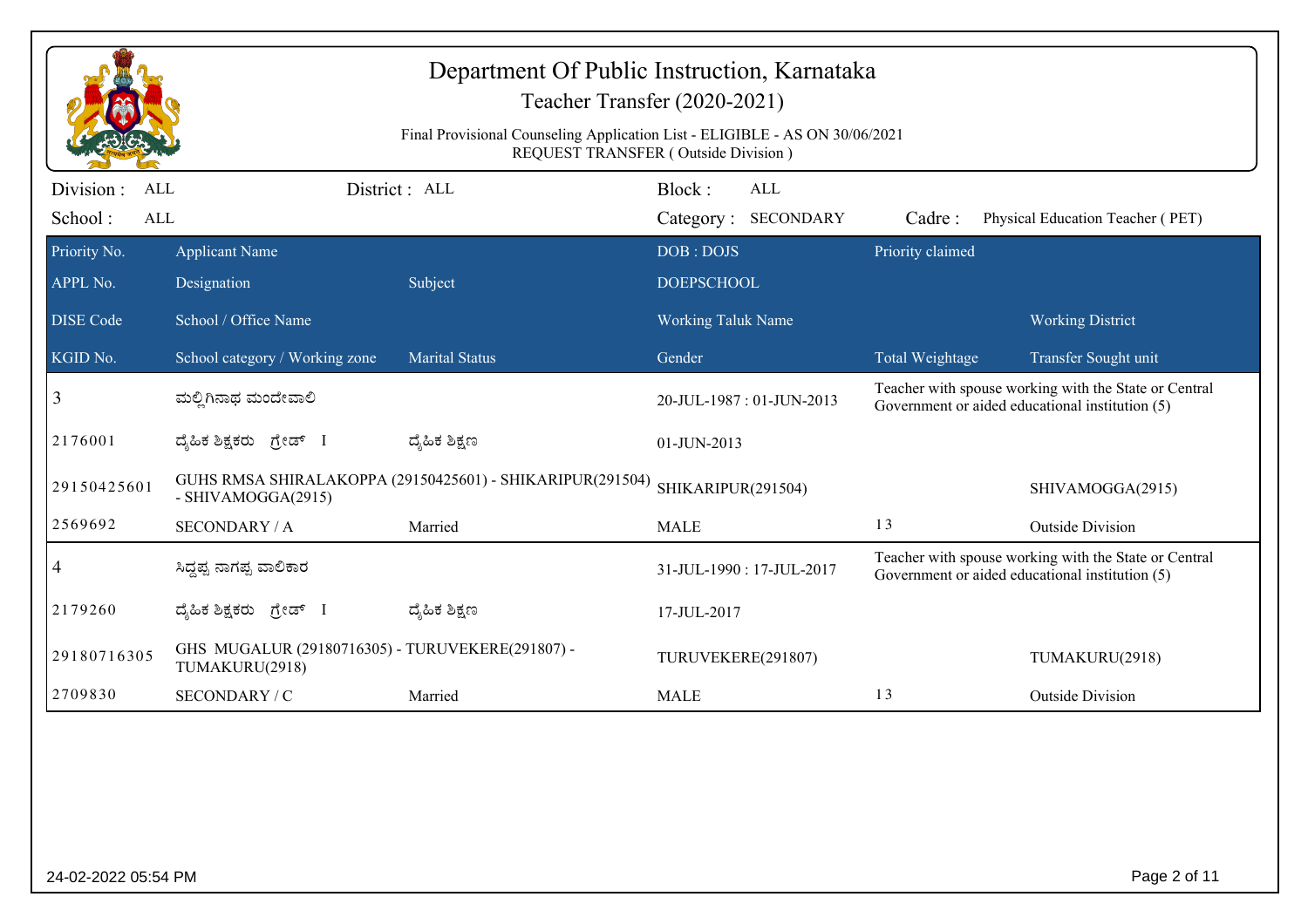|                                            |                                                                | Department Of Public Instruction, Karnataka<br>Teacher Transfer (2020-2021)                                        |                                |                            |                  |                                                                                                          |
|--------------------------------------------|----------------------------------------------------------------|--------------------------------------------------------------------------------------------------------------------|--------------------------------|----------------------------|------------------|----------------------------------------------------------------------------------------------------------|
|                                            |                                                                | Final Provisional Counseling Application List - ELIGIBLE - AS ON 30/06/2021<br>REQUEST TRANSFER (Outside Division) |                                |                            |                  |                                                                                                          |
| Division :<br><b>ALL</b><br>School:<br>ALL |                                                                | District: ALL                                                                                                      | Block:                         | ALL<br>Category: SECONDARY | Cadre:           | Physical Education Teacher (PET)                                                                         |
| Priority No.<br>APPL No.                   | <b>Applicant Name</b><br>Designation                           | Subject                                                                                                            | DOB: DOJS<br><b>DOEPSCHOOL</b> |                            | Priority claimed |                                                                                                          |
| <b>DISE Code</b>                           | School / Office Name                                           |                                                                                                                    | Working Taluk Name             |                            |                  | <b>Working District</b>                                                                                  |
| KGID No.                                   | School category / Working zone                                 | <b>Marital Status</b>                                                                                              | Gender                         |                            | Total Weightage  | Transfer Sought unit                                                                                     |
| 5                                          | ವಿದ್ಯಾಶ್ರೀ ಎನ್ ಪಾಟೀಲ                                           |                                                                                                                    | 31-JUL-1992: 17-JUL-2017       |                            |                  | Teacher with spouse working with the State or Central<br>Government or aided educational institution (5) |
| 2180555                                    | ದ್ಯಹಿಕ ಶಿಕ್ಷಕರು ಗ್ರೇಡ್ I                                       | ದ್ಶೆಹಿಕ ಶಿಕ್ಷಣ                                                                                                     | 17-JUL-2017                    |                            |                  |                                                                                                          |
| 29320813303                                | RAMANAGARA(2932)                                               | GHS HONNIGANAHALLI (29320813303) - KANAKAPURA(293208) -                                                            | KANAKAPURA(293208)             |                            |                  | RAMANAGARA(2932)                                                                                         |
| 2713192                                    | SECONDARY / C                                                  | Married                                                                                                            | <b>FEMALE</b>                  |                            | 13               | <b>Outside Division</b>                                                                                  |
| 6                                          | ಅಣ್ಣಪ್ಪ ಮಾದೇವ ಗೌಡ                                              |                                                                                                                    |                                | 01-JUN-1979: 24-DEC-2005   | General (6)      |                                                                                                          |
| 2183736                                    | ದ್ಯಹಿಕ ಶಿಕ್ಷಕರು ಗ್ರೇಡ್ I                                       | ದ್ಮಹಿಕ ಶಿಕ್ಷಣ                                                                                                      | 01-AUG-2013                    |                            |                  |                                                                                                          |
| 29160305410                                | GHS KANDLUR (29160305410) - KUNDAPURA(291603) -<br>UDUPI(2916) |                                                                                                                    | KUNDAPURA(291603)              |                            |                  | UDUPI(2916)                                                                                              |
| 1945575                                    | SECONDARY / C                                                  | Married                                                                                                            | <b>MALE</b>                    |                            | 53               | <b>Outside Division</b>                                                                                  |
|                                            |                                                                |                                                                                                                    |                                |                            |                  |                                                                                                          |
| 24-02-2022 05:54 PM                        |                                                                |                                                                                                                    |                                |                            |                  | Page 3 of 11                                                                                             |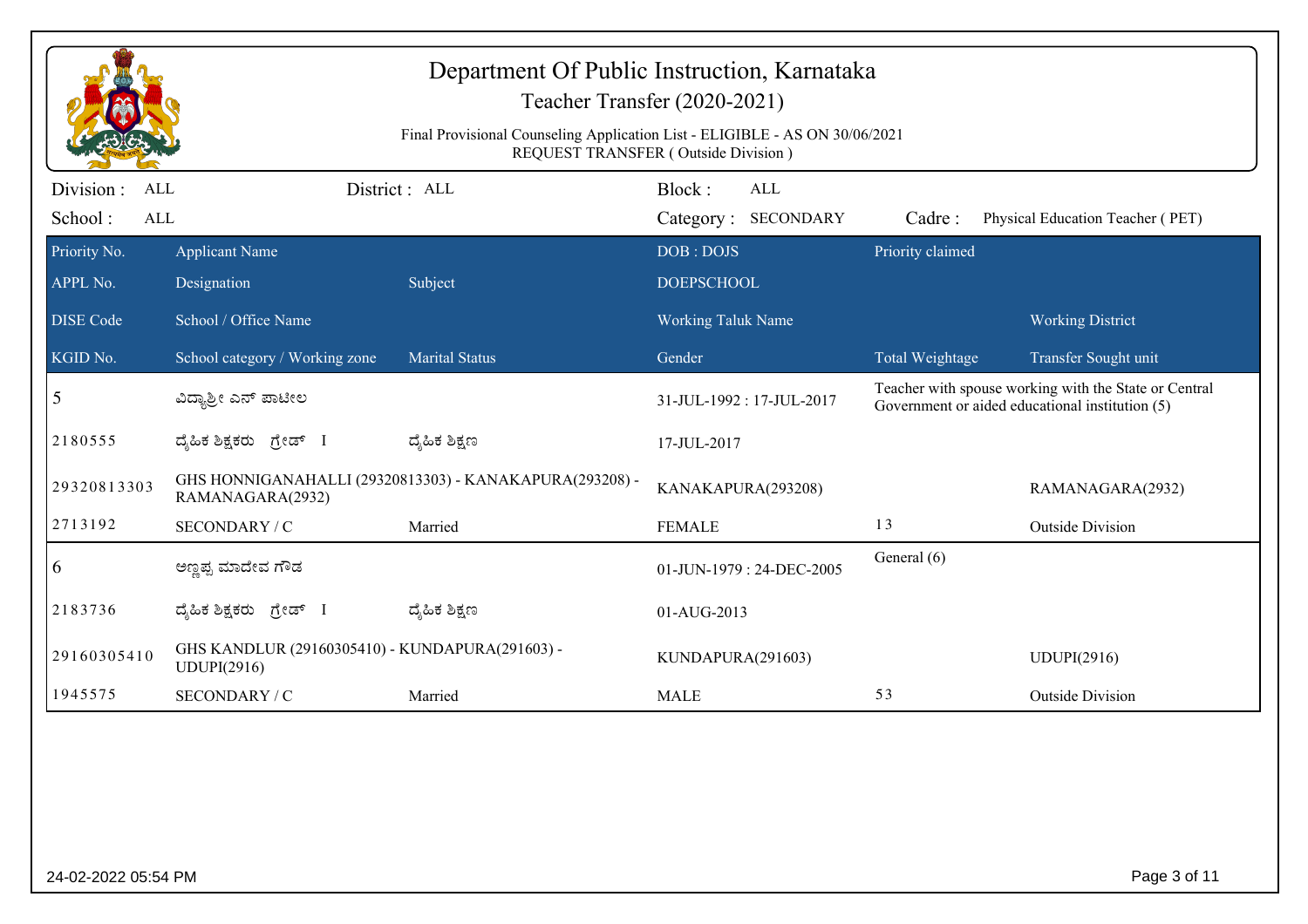|                     |                                                                     | Department Of Public Instruction, Karnataka<br>Final Provisional Counseling Application List - ELIGIBLE - AS ON 30/06/2021 | Teacher Transfer (2020-2021)<br>REQUEST TRANSFER (Outside Division) |                  |                                  |
|---------------------|---------------------------------------------------------------------|----------------------------------------------------------------------------------------------------------------------------|---------------------------------------------------------------------|------------------|----------------------------------|
| Division :<br>ALL   |                                                                     | District: ALL                                                                                                              | Block:<br><b>ALL</b>                                                |                  |                                  |
| School:<br>ALL      |                                                                     |                                                                                                                            | Category: SECONDARY                                                 | Cadre:           | Physical Education Teacher (PET) |
| Priority No.        | <b>Applicant Name</b>                                               |                                                                                                                            | DOB: DOJS                                                           | Priority claimed |                                  |
| APPL No.            | Designation                                                         | Subject                                                                                                                    | <b>DOEPSCHOOL</b>                                                   |                  |                                  |
| <b>DISE Code</b>    | School / Office Name                                                |                                                                                                                            | Working Taluk Name                                                  |                  | <b>Working District</b>          |
| KGID No.            | School category / Working zone                                      | <b>Marital Status</b>                                                                                                      | Gender                                                              | Total Weightage  | Transfer Sought unit             |
| 7                   | ಅನಿಲಕುಮಾರ                                                           |                                                                                                                            | 02-OCT-1979: 28-JUN-2004                                            | General (6)      |                                  |
| 2182670             | ದ್ಯಹಿಕ ಶಿಕ್ಷಕರು ಗ್ರೇಡ್ I                                            | ದ್ಶೆಹಿಕ ಶಿಕ್ಷಣ                                                                                                             | 27-NOV-2016                                                         |                  |                                  |
| 29331011009         | GOVT HS SAIDAPUR (29331011009) - YADGIR(293310) -<br>YADAGIRI(2933) |                                                                                                                            | YADGIR(293310)                                                      |                  | YADAGIRI(2933)                   |
| 1965119             | SECONDARY / C                                                       | Married                                                                                                                    | <b>MALE</b>                                                         | 53               | <b>Outside Division</b>          |
| 8                   | ನಾಗಪ್ಪ ಕಾಶಪ್ಪ ತಳವಾರ                                                 |                                                                                                                            | 22-JUL-1981: 01-JUL-2008                                            | General (6)      |                                  |
| 2184320             | ದ್ಯಹಿಕ ಶಿಕ್ಷಕರು ಗ್ರೇಡ್ I                                            | ದ್ಶೆಹಿಕ ಶಿಕ್ಷಣ                                                                                                             | 01-JUL-2008                                                         |                  |                                  |
| 29070907003         | GHS KARAMUDI (29070907003) - YELBURGA(290709) -<br>KOPPAL(2907)     |                                                                                                                            | YELBURGA(290709)                                                    |                  | KOPPAL(2907)                     |
| 2173988             | SECONDARY / C                                                       | Married                                                                                                                    | <b>MALE</b>                                                         | 49               | <b>Outside Division</b>          |
|                     |                                                                     |                                                                                                                            |                                                                     |                  |                                  |
| 24-02-2022 05:54 PM |                                                                     |                                                                                                                            |                                                                     |                  | Page 4 of 11                     |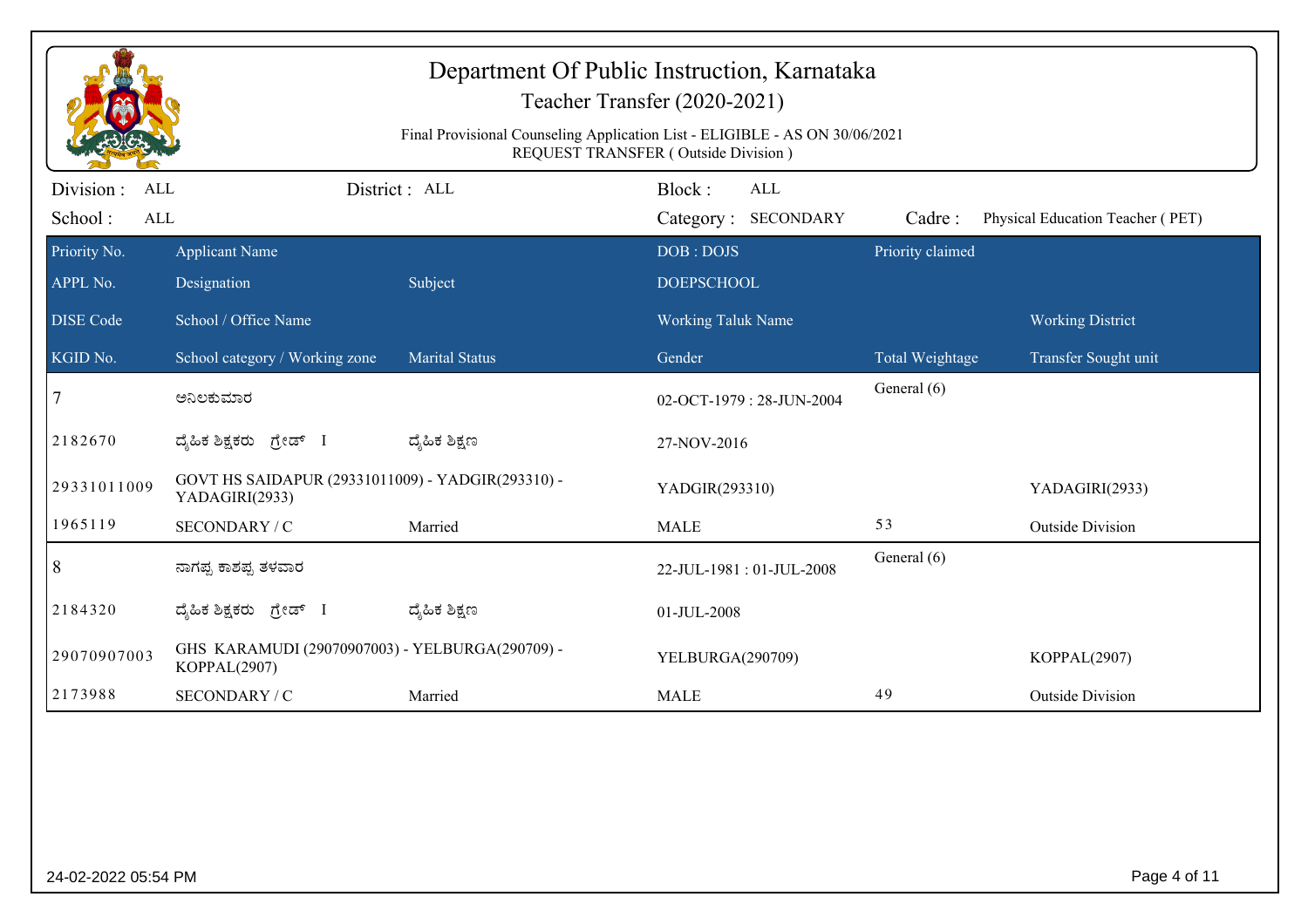|                          |                                                                      | Final Provisional Counseling Application List - ELIGIBLE - AS ON 30/06/2021 | Department Of Public Instruction, Karnataka<br>Teacher Transfer (2020-2021)<br>REQUEST TRANSFER (Outside Division) |                  |                                  |
|--------------------------|----------------------------------------------------------------------|-----------------------------------------------------------------------------|--------------------------------------------------------------------------------------------------------------------|------------------|----------------------------------|
| Division :<br><b>ALL</b> |                                                                      | District: ALL                                                               | Block:<br><b>ALL</b>                                                                                               |                  |                                  |
| School:<br><b>ALL</b>    |                                                                      |                                                                             | Category: SECONDARY                                                                                                | Cadre:           | Physical Education Teacher (PET) |
| Priority No.<br>APPL No. | <b>Applicant Name</b><br>Designation                                 | Subject                                                                     | DOB: DOJS<br><b>DOEPSCHOOL</b>                                                                                     | Priority claimed |                                  |
| <b>DISE Code</b>         | School / Office Name                                                 |                                                                             | Working Taluk Name                                                                                                 |                  | <b>Working District</b>          |
| KGID No.                 | School category / Working zone                                       | <b>Marital Status</b>                                                       | Gender                                                                                                             | Total Weightage  | Transfer Sought unit             |
| 9                        | ಶಿವಾನಂದ ಹಿರೇಮಠ                                                       |                                                                             | 18-JUL-1979: 08-AUG-2008                                                                                           | General (6)      |                                  |
| 2176089                  | ದೈಹಿಕ ಶಿಕ್ಷಕರು ಗ್ರೇಡ್ I                                              | ದ್ಯೆಹಿಕ ಶಿಕ್ಷಣ                                                              | 14-JUN-2011                                                                                                        |                  |                                  |
| 29060519202              | GHS YERDONA (29060519202) - LINGASUGUR(290605) -<br>RAICHUR(2906)    |                                                                             | LINGASUGUR(290605)                                                                                                 |                  | RAICHUR(2906)                    |
| 2128410                  | SECONDARY / C                                                        | Married                                                                     | <b>MALE</b>                                                                                                        | 46               | <b>Outside Division</b>          |
| 10                       | ಸಂಗಪ್ಪ ಉಳ್ಳೇಗಡ್ಡಿ                                                    |                                                                             | 22-JUL-1979: 19-AUG-2008                                                                                           | General (6)      |                                  |
| 2175946                  | ದ್ಯಹಿಕ ಶಿಕ್ಷಕರು ಗ್ರೇಡ್ I                                             | ದ್ಯೆಹಿಕ ಶಿಕ್ಷಣ                                                              | 08-JUN-2011                                                                                                        |                  |                                  |
| 29060812802              | GHS WALABALLARY (29060812802) - SINDHANUR(290608) -<br>RAICHUR(2906) |                                                                             | SINDHANUR(290608)                                                                                                  |                  | RAICHUR(2906)                    |
| 2361633                  | SECONDARY / C                                                        | Married                                                                     | <b>MALE</b>                                                                                                        | 46               | <b>Outside Division</b>          |
|                          |                                                                      |                                                                             |                                                                                                                    |                  |                                  |
| 24-02-2022 05:54 PM      |                                                                      |                                                                             |                                                                                                                    |                  | Page 5 of 11                     |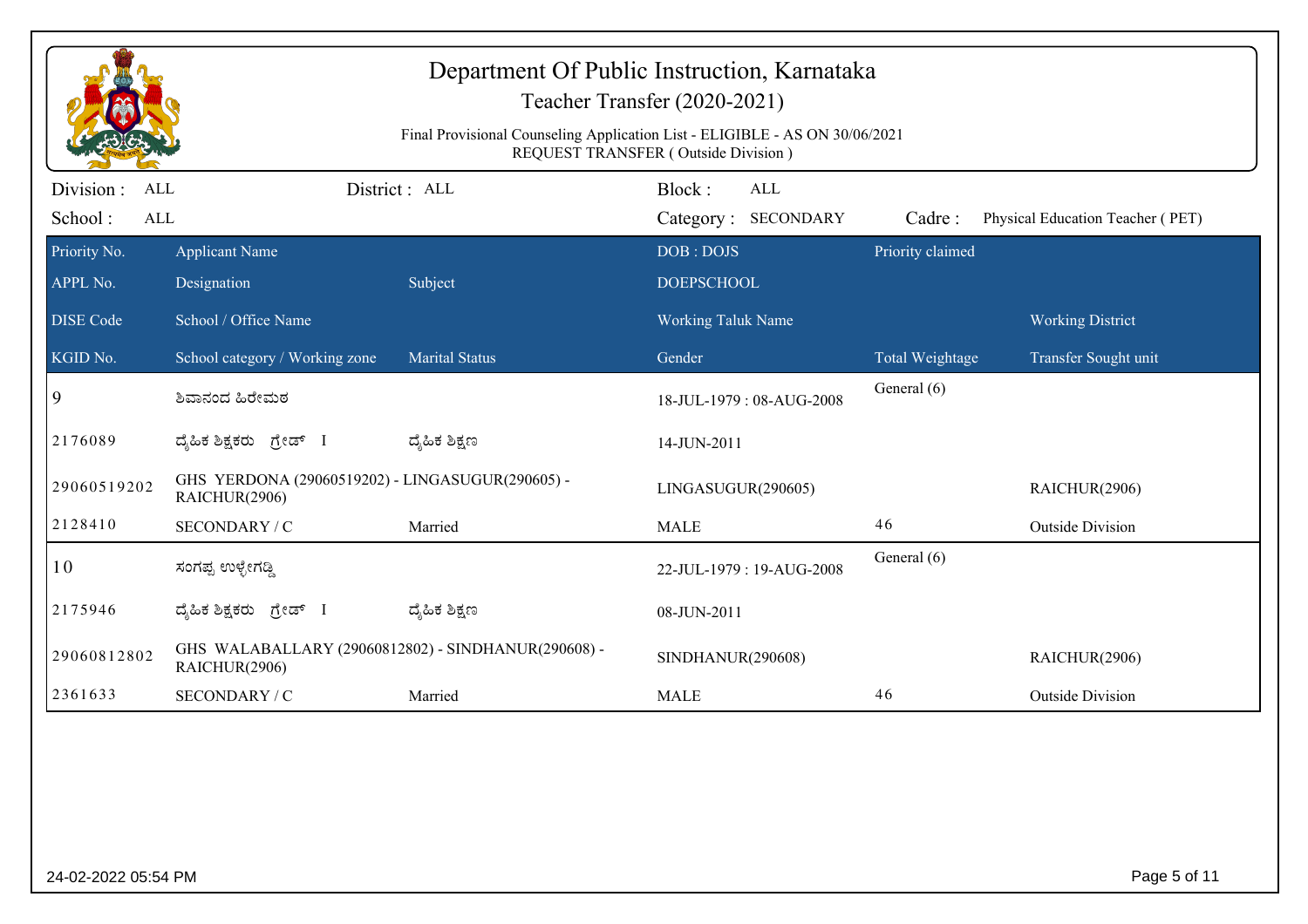|                                            |                                                                               | Department Of Public Instruction, Karnataka<br>Teacher Transfer (2020-2021)<br>Final Provisional Counseling Application List - ELIGIBLE - AS ON 30/06/2021<br>REQUEST TRANSFER (Outside Division) |                                |                            |                  |                                  |
|--------------------------------------------|-------------------------------------------------------------------------------|---------------------------------------------------------------------------------------------------------------------------------------------------------------------------------------------------|--------------------------------|----------------------------|------------------|----------------------------------|
| Division :<br>ALL<br>School:<br><b>ALL</b> |                                                                               | District: ALL                                                                                                                                                                                     | Block:                         | ALL<br>Category: SECONDARY | Cadre:           | Physical Education Teacher (PET) |
| Priority No.<br>APPL No.                   | <b>Applicant Name</b><br>Designation                                          | Subject                                                                                                                                                                                           | DOB: DOJS<br><b>DOEPSCHOOL</b> |                            | Priority claimed |                                  |
| <b>DISE Code</b>                           | School / Office Name                                                          |                                                                                                                                                                                                   | <b>Working Taluk Name</b>      |                            |                  | <b>Working District</b>          |
| KGID No.                                   | School category / Working zone                                                | <b>Marital Status</b>                                                                                                                                                                             | Gender                         |                            | Total Weightage  | Transfer Sought unit             |
| 11                                         | ಪ್ರಶಾಂತ್ ಗಾಂವಕರ್                                                              |                                                                                                                                                                                                   | 27-JUL-1978: 24-DEC-2005       |                            | General (6)      |                                  |
| 2183751                                    | ದೈಹಿಕ ಶಿಕ್ಷಕರು ಗ್ರೇಡ್ I                                                       | ದ್ಮಹಿಕ ಶಿಕ್ಷಣ                                                                                                                                                                                     | 31-JUL-2014                    |                            |                  |                                  |
| 29320612612                                | GJC RAMANAGARA(BOYS) (29320612612) -<br>RAMANAGARA(293206) - RAMANAGARA(2932) |                                                                                                                                                                                                   | RAMANAGARA(293206)             |                            |                  | RAMANAGARA(2932)                 |
| 1936561                                    | <b>SECONDARY / A</b>                                                          | Divorcee                                                                                                                                                                                          | <b>MALE</b>                    |                            | 38               | <b>Outside Division</b>          |
| 12                                         | ಕಾಂಚನ                                                                         |                                                                                                                                                                                                   | 01-JUL-1982: 08-DEC-2005       |                            | General (6)      |                                  |
| 2180345                                    | ದ್ಯಹಿಕ ಶಿಕ್ಷಕರು ಗ್ರೇಡ್ I                                                      | ದ್ಯೆಹಿಕ ಶಿಕ್ಷಣ                                                                                                                                                                                    | 01-JUL-2009                    |                            |                  |                                  |
| 29290404904                                | GOVERNMENT HIGH SCHOOL BOORAGAMAKALAHALLI                                     | (29290404904) - CHINTAMANI(292904) - CHIKKABALLAPURA(2929)                                                                                                                                        | CHINTAMANI(292904)             |                            |                  | CHIKKABALLAPURA(2929)            |
| 1950616                                    | <b>SECONDARY / B</b>                                                          | Married                                                                                                                                                                                           | <b>FEMALE</b>                  |                            | 37               | <b>Outside Division</b>          |
|                                            |                                                                               |                                                                                                                                                                                                   |                                |                            |                  |                                  |
| 24-02-2022 05:54 PM                        |                                                                               |                                                                                                                                                                                                   |                                |                            |                  | Page 6 of 11                     |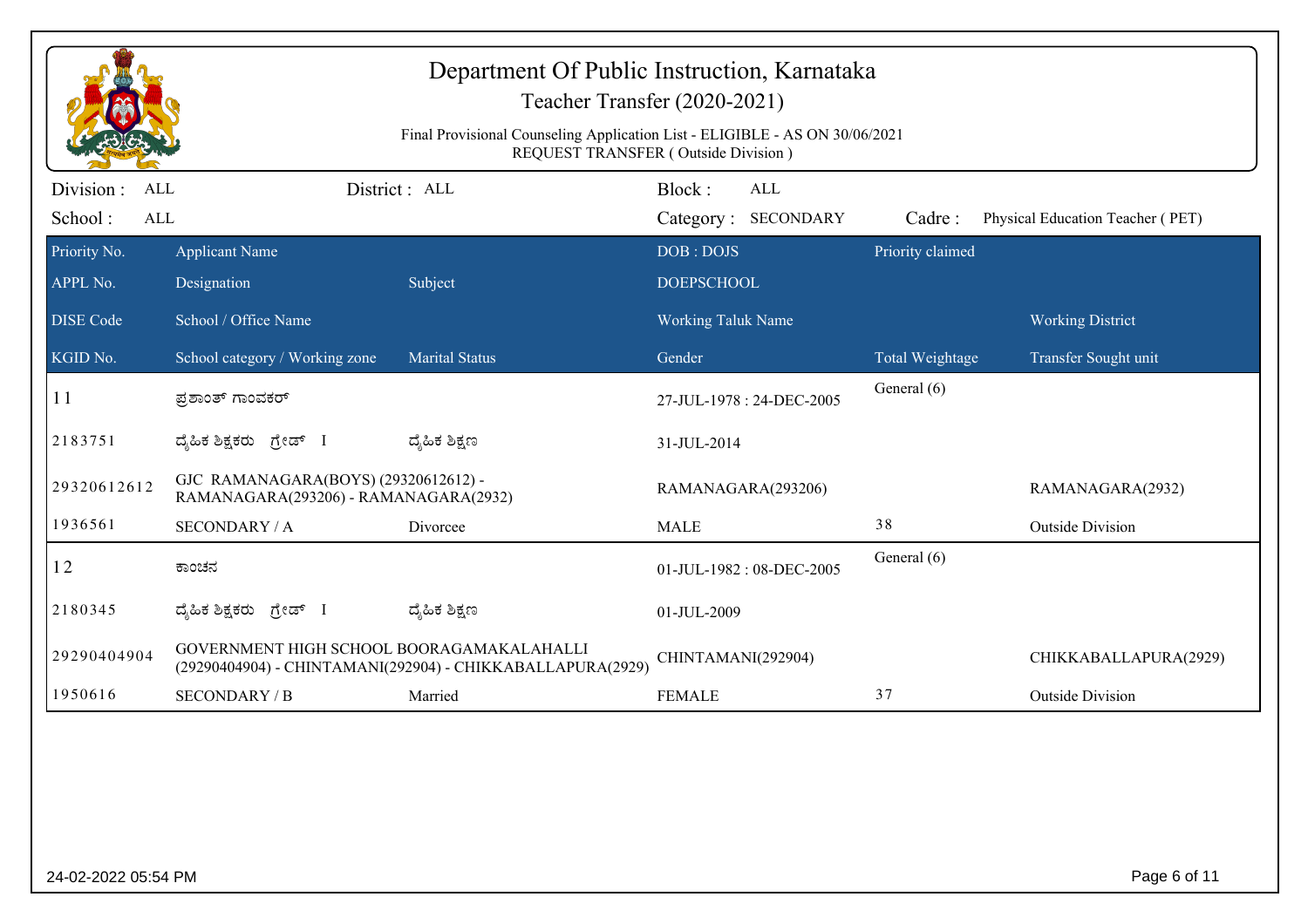|                              |                                                                                       | Final Provisional Counseling Application List - ELIGIBLE - AS ON 30/06/2021 | Department Of Public Instruction, Karnataka<br>Teacher Transfer (2020-2021)<br><b>REQUEST TRANSFER (Outside Division)</b> |                  |                                  |
|------------------------------|---------------------------------------------------------------------------------------|-----------------------------------------------------------------------------|---------------------------------------------------------------------------------------------------------------------------|------------------|----------------------------------|
| Division :<br>ALL            |                                                                                       | District: ALL                                                               | Block:<br><b>ALL</b>                                                                                                      |                  |                                  |
| School:<br>ALL               |                                                                                       |                                                                             | Category: SECONDARY                                                                                                       | Cadre:           | Physical Education Teacher (PET) |
| Priority No.<br>APPL No.     | <b>Applicant Name</b><br>Designation                                                  | Subject                                                                     | DOB: DOJS<br><b>DOEPSCHOOL</b>                                                                                            | Priority claimed |                                  |
| <b>DISE Code</b>             | School / Office Name                                                                  |                                                                             | Working Taluk Name                                                                                                        |                  | <b>Working District</b>          |
| $\overline{\text{KGID No.}}$ | School category / Working zone                                                        | <b>Marital Status</b>                                                       | Gender                                                                                                                    | Total Weightage  | Transfer Sought unit             |
| 13                           | ದಾದಾಪ್ಪ ರಾಮತೀರ್ಥ                                                                      |                                                                             | 09-FEB-1986: 24-JUN-2017                                                                                                  | General (6)      |                                  |
| 2179767                      | ದೈಹಿಕ ಶಿಕ್ಷಕರು ಗ್ರೇಡ್ I                                                               | ದ್ಶೆಹಿಕ ಶಿಕ್ಷಣ                                                              | 24-JUN-2017                                                                                                               |                  |                                  |
| 29230534802                  | GOVT.HIGH SCHOOL BALAGANCHI (29230534802) -<br>CHANNARAYAPATNA(292305) - HASSAN(2923) |                                                                             | CHANNARAYAPATNA(292305)                                                                                                   |                  | HASSAN(2923)                     |
| 2774618                      | SECONDARY / C                                                                         | Married                                                                     | <b>MALE</b>                                                                                                               | 13               | <b>Outside Division</b>          |
| 14                           | ಶಂಕರ ಪಾಟೀಲ                                                                            |                                                                             | 01-JUN-1988: 14-JUN-2017                                                                                                  | General (6)      |                                  |
| 2177091                      | ದ್ಯಹಿಕ ಶಿಕ್ಷಕರು ಗ್ರೇಡ್ I                                                              | ದ್ಶೆಹಿಕ ಶಿಕ್ಷಣ                                                              | 14-JUN-2017                                                                                                               |                  |                                  |
| 29130605202                  | GHS BANDRAVI (29130605202) - MOLAKALMUR(291306) -<br>CHITRADURGA(2913)                |                                                                             | MOLAKALMUR(291306)                                                                                                        |                  | CHITRADURGA(2913)                |
| 2734228                      | SECONDARY / C                                                                         | Married                                                                     | <b>MALE</b>                                                                                                               | 13               | <b>Outside Division</b>          |
|                              |                                                                                       |                                                                             |                                                                                                                           |                  |                                  |
| 24-02-2022 05:54 PM          |                                                                                       |                                                                             |                                                                                                                           |                  | Page 7 of 11                     |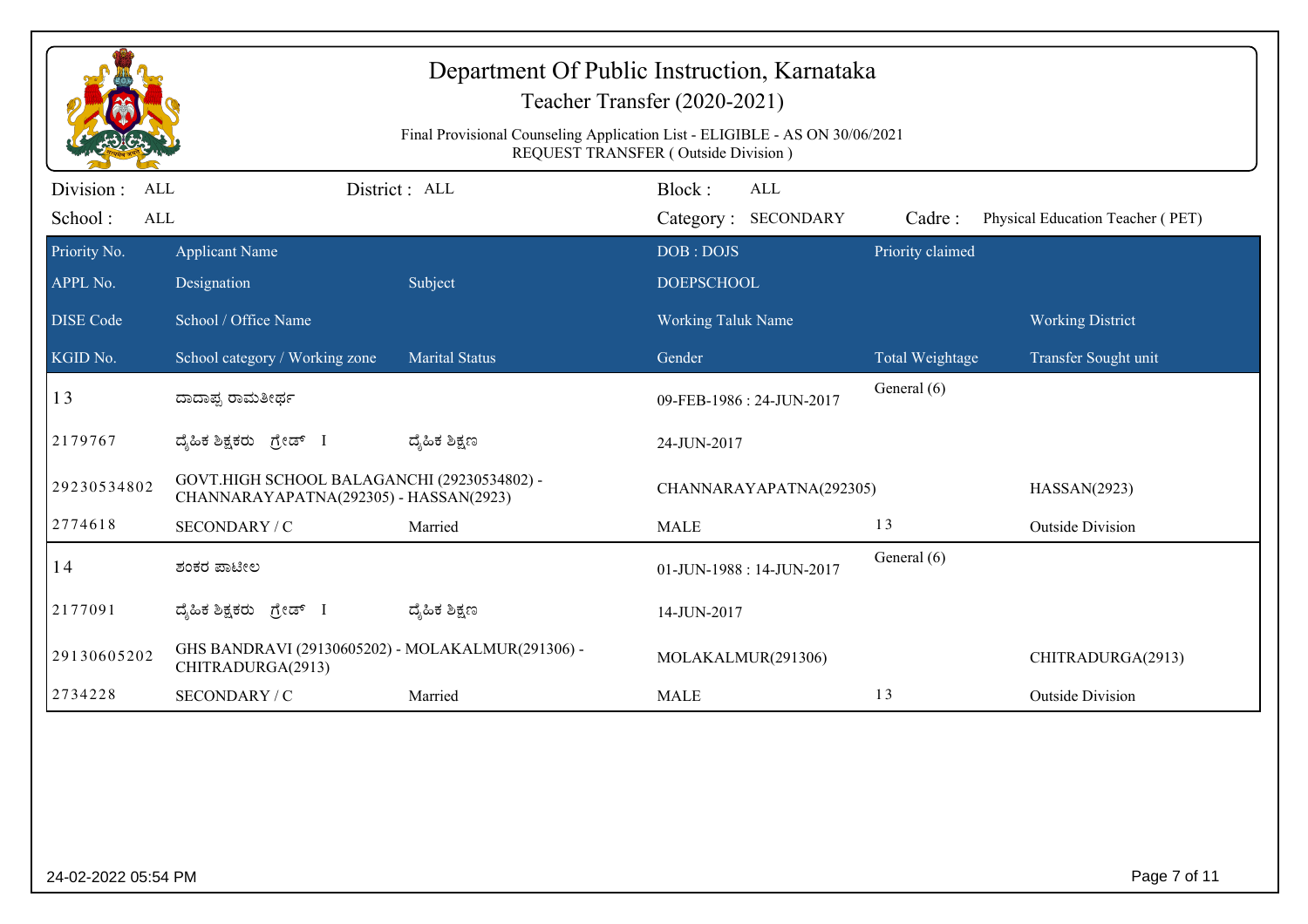|                                                   |                                                                                               | Department Of Public Instruction, Karnataka<br>Teacher Transfer (2020-2021)<br>Final Provisional Counseling Application List - ELIGIBLE - AS ON 30/06/2021<br>REQUEST TRANSFER (Outside Division) |                                |                                   |                  |                                  |
|---------------------------------------------------|-----------------------------------------------------------------------------------------------|---------------------------------------------------------------------------------------------------------------------------------------------------------------------------------------------------|--------------------------------|-----------------------------------|------------------|----------------------------------|
| Division :<br><b>ALL</b><br>School:<br><b>ALL</b> |                                                                                               | District: ALL                                                                                                                                                                                     | Block:                         | <b>ALL</b><br>Category: SECONDARY | Cadre:           | Physical Education Teacher (PET) |
| Priority No.<br>APPL No.                          | <b>Applicant Name</b><br>Designation                                                          | Subject                                                                                                                                                                                           | DOB: DOJS<br><b>DOEPSCHOOL</b> |                                   | Priority claimed |                                  |
| <b>DISE</b> Code                                  | School / Office Name                                                                          |                                                                                                                                                                                                   | Working Taluk Name             |                                   |                  | <b>Working District</b>          |
| KGID No.                                          | School category / Working zone                                                                | <b>Marital Status</b>                                                                                                                                                                             | Gender                         |                                   | Total Weightage  | Transfer Sought unit             |
| 15                                                | ಬಾಲಚಂದ್ರ ಎಸ್ ಬಿ                                                                               |                                                                                                                                                                                                   |                                | 31-MAY-1989: 23-JUN-2017          | General (6)      |                                  |
| 2178862                                           | ದೈಹಿಕ ಶಿಕ್ಷಕರು ಗ್ರೇಡ್ I                                                                       | ದ್ಯೆಹಿಕ ಶಿಕ್ಷಣ                                                                                                                                                                                    | 23-JUN-2017                    |                                   |                  |                                  |
| 29210306503                                       | <b>BENGALURU RURAL(2921)</b>                                                                  | GHS NARAYANAPURA (29210306503) - DEVANAHALLI(292103) -                                                                                                                                            | DEVANAHALLI(292103)            |                                   |                  | <b>BENGALURU RURAL(2921)</b>     |
| 2219474                                           | SECONDARY / C                                                                                 | Married                                                                                                                                                                                           | <b>MALE</b>                    |                                   | 13               | <b>Outside Division</b>          |
| 16                                                | ಪ್ರಶಾಂತ್ ಬಿರಾದಾರ್                                                                             |                                                                                                                                                                                                   |                                | 01-JUN-1989: 15-JUN-2017          | General (6)      |                                  |
| 2182527                                           | ದ್ಯಹಿಕ ಶಿಕ್ಷಕರು ಗ್ರೇಡ್ I                                                                      | ದ್ಯೆಹಿಕ ಶಿಕ್ಷಣ                                                                                                                                                                                    | 15-JUN-2017                    |                                   |                  |                                  |
| 29310406006                                       | GOVT JUNIOR COLLEGE I.D.HALLI (29310406006) -<br>MADHUGIRI(293104) - TUMAKURU MADHUGIRI(2931) |                                                                                                                                                                                                   | MADHUGIRI(293104)              |                                   |                  | TUMAKURU MADHUGIRI(2931)         |
| 2709679                                           | SECONDARY / C                                                                                 | Unmarried                                                                                                                                                                                         | <b>MALE</b>                    |                                   | 13               | <b>Outside Division</b>          |
|                                                   |                                                                                               |                                                                                                                                                                                                   |                                |                                   |                  |                                  |
| 24-02-2022 05:54 PM                               |                                                                                               |                                                                                                                                                                                                   |                                |                                   |                  | Page 8 of 11                     |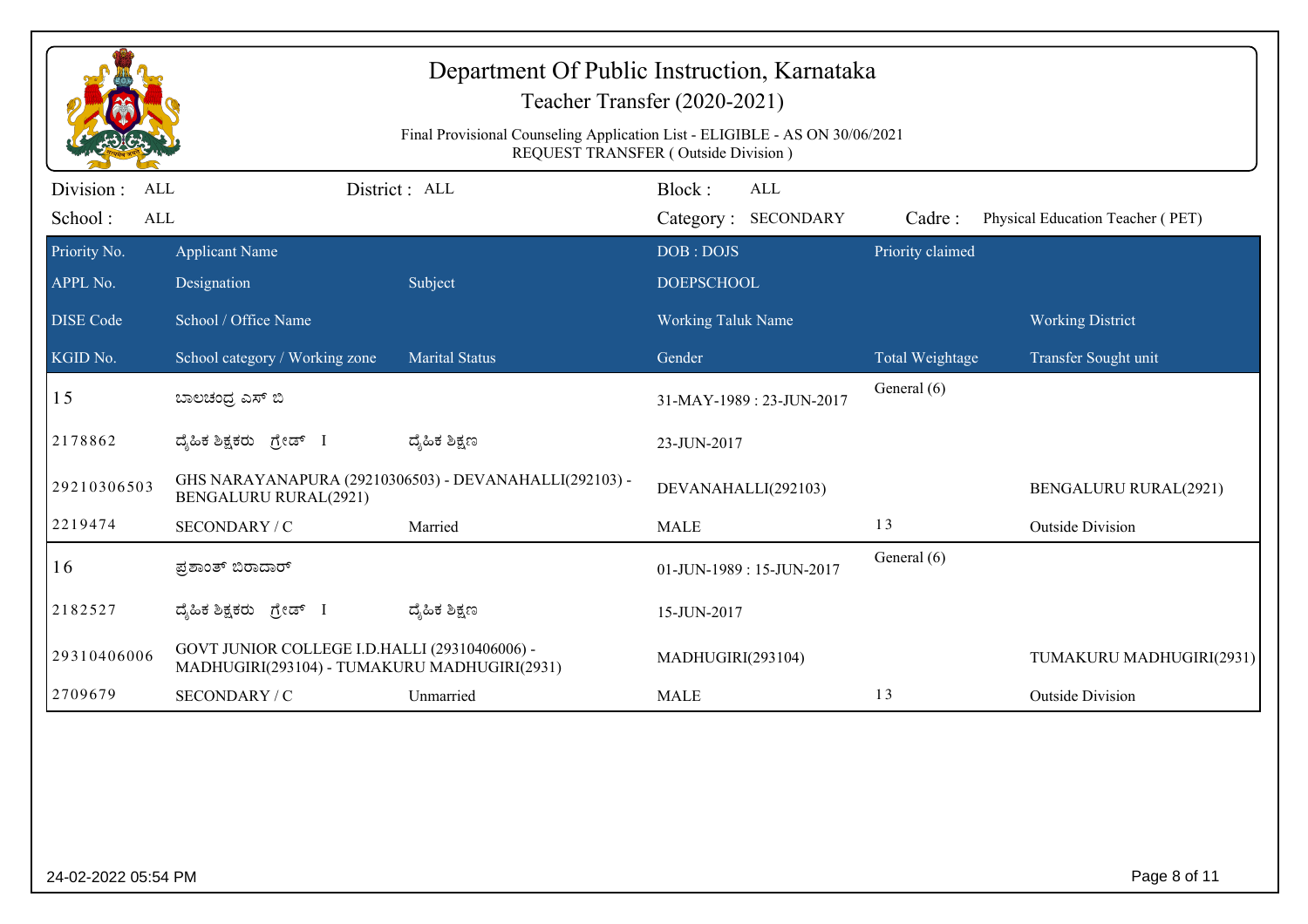|                          |                                                                                               | Final Provisional Counseling Application List - ELIGIBLE - AS ON 30/06/2021 | REQUEST TRANSFER (Outside Division) |                  |                                  |
|--------------------------|-----------------------------------------------------------------------------------------------|-----------------------------------------------------------------------------|-------------------------------------|------------------|----------------------------------|
| Division :<br><b>ALL</b> |                                                                                               | District: ALL                                                               | Block:<br>ALL                       |                  |                                  |
| School:<br><b>ALL</b>    |                                                                                               |                                                                             | Category: SECONDARY                 | Cadre:           | Physical Education Teacher (PET) |
| Priority No.             | <b>Applicant Name</b>                                                                         |                                                                             | DOB: DOJS                           | Priority claimed |                                  |
| APPL No.                 | Designation                                                                                   | Subject                                                                     | <b>DOEPSCHOOL</b>                   |                  |                                  |
| <b>DISE</b> Code         | School / Office Name                                                                          |                                                                             | <b>Working Taluk Name</b>           |                  | <b>Working District</b>          |
| KGID No.                 | School category / Working zone                                                                | <b>Marital Status</b>                                                       | Gender                              | Total Weightage  | Transfer Sought unit             |
| 17                       | ಸಲೀಮ ಮಹಮದ್ ಸಾಬ್ ಜಮಾದಾರ                                                                        |                                                                             | 01-DEC-1989: 07-AUG-2017            | General (6)      |                                  |
| 2177750                  | ದ್ಯಹಿಕ ಶಿಕ್ಷಕರು ಗ್ರೇಡ್ I                                                                      | ದ್ಯೆಹಿಕ ಶಿಕ್ಷಣ                                                              | 07-AUG-2017                         |                  |                                  |
| 29290103013              | GOVERNMENT HIGH SCHOOL CHAKAVELU (29290103013) -<br>BAGEPALLY(292901) - CHIKKABALLAPURA(2929) |                                                                             | BAGEPALLY(292901)                   |                  | CHIKKABALLAPURA(2929)            |
| 2811689                  | SECONDARY / C                                                                                 | Married                                                                     | <b>MALE</b>                         | 13               | <b>Outside Division</b>          |
| 18                       | ರವಿಂದ್ರ ಧನಪಾಲ ಹಳ್ಳೂರ                                                                          |                                                                             | 01-JUN-1990: 13-JUN-2017            | General (6)      |                                  |
| 2176378                  | ದ್ಯಹಿಕ ಶಿಕ್ಷಕರು <i>ಗ್ರೇ</i> ಡ್ I                                                              | ದ್ಯೆಹಿಕ ಶಿಕ್ಷಣ                                                              | 13-JUN-2017                         |                  |                                  |
| 29290436203              | GHS YAGAVAKOTE (29290436203) - CHINTAMANI(292904) -<br>CHIKKABALLAPURA(2929)                  |                                                                             | CHINTAMANI(292904)                  |                  | CHIKKABALLAPURA(2929)            |
| 2811676                  | SECONDARY / C                                                                                 | Married                                                                     | <b>MALE</b>                         | 13               | <b>Outside Division</b>          |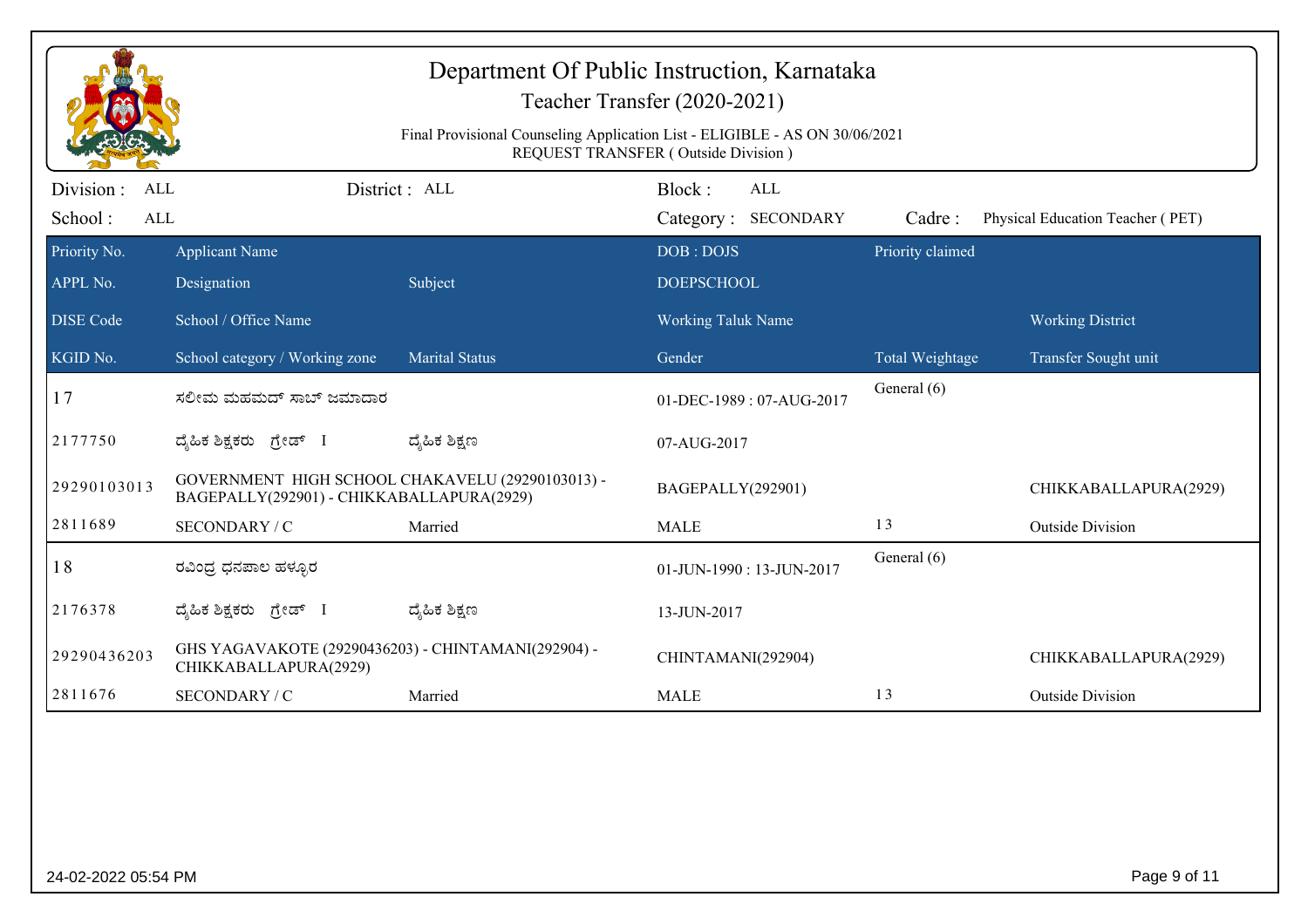|                          |                                                                                          | Final Provisional Counseling Application List - ELIGIBLE - AS ON 30/06/2021 | Department Of Public Instruction, Karnataka<br>Teacher Transfer (2020-2021)<br>REQUEST TRANSFER (Outside Division) |                  |                                  |
|--------------------------|------------------------------------------------------------------------------------------|-----------------------------------------------------------------------------|--------------------------------------------------------------------------------------------------------------------|------------------|----------------------------------|
| Division :<br><b>ALL</b> |                                                                                          | District: ALL                                                               | Block:<br><b>ALL</b>                                                                                               |                  |                                  |
| School:<br>ALL           |                                                                                          |                                                                             | Category: SECONDARY                                                                                                | Cadre:           | Physical Education Teacher (PET) |
| Priority No.             | <b>Applicant Name</b>                                                                    |                                                                             | DOB: DOJS                                                                                                          | Priority claimed |                                  |
| APPL No.                 | Designation                                                                              | Subject                                                                     | <b>DOEPSCHOOL</b>                                                                                                  |                  |                                  |
| <b>DISE Code</b>         | School / Office Name                                                                     |                                                                             | Working Taluk Name                                                                                                 |                  | <b>Working District</b>          |
| KGID No.                 | School category / Working zone                                                           | <b>Marital Status</b>                                                       | Gender                                                                                                             | Total Weightage  | Transfer Sought unit             |
| 19                       | ಮಲ್ಲಣ್ಣ                                                                                  |                                                                             | 08-FEB-1984: 05-MAR-2018                                                                                           | General (6)      |                                  |
| 2179029                  | ದೈಹಿಕ ಶಿಕ್ಷಕರು <i>ಗ್ರೇಡ್</i> I                                                           | ದ್ಮಹಿಕ ಶಿಕ್ಷಣ                                                               | 05-MAR-2018                                                                                                        |                  |                                  |
| 29191033003              | GOVERNAMENT HIGH SCHOOL YALAGONDAHALLI<br>(29191033003) - MULBAGAL(291910) - KOLAR(2919) |                                                                             | MULBAGAL(291910)                                                                                                   |                  | KOLAR(2919)                      |
| 2668311                  | SECONDARY / C                                                                            | Unmarried                                                                   | <b>MALE</b>                                                                                                        | 9                | <b>Outside Division</b>          |
| 20                       | ವೀರೇಶ ಕೊಮನೂರ                                                                             |                                                                             | 07-JUL-1986: 05-MAR-2018                                                                                           | General (6)      |                                  |
| 2179722                  | ದ್ಯಹಿಕ ಶಿಕ್ಷಕರು ಗ್ರೇಡ್ I                                                                 | ದ್ಯೆಹಿಕ ಶಿಕ್ಷಣ                                                              | 05-MAR-2018                                                                                                        |                  |                                  |
| 29191226905              | GJC RAYALPADU (29191226905) - SRINIVASAPUR(291912) -<br>KOLAR(2919)                      |                                                                             | SRINIVASAPUR(291912)                                                                                               |                  | KOLAR(2919)                      |
| 2668651                  | SECONDARY / C                                                                            | Married                                                                     | <b>MALE</b>                                                                                                        | 9                | <b>Outside Division</b>          |
|                          |                                                                                          |                                                                             |                                                                                                                    |                  |                                  |
| 24-02-2022 05:54 PM      |                                                                                          |                                                                             |                                                                                                                    |                  | Page 10 of 11                    |